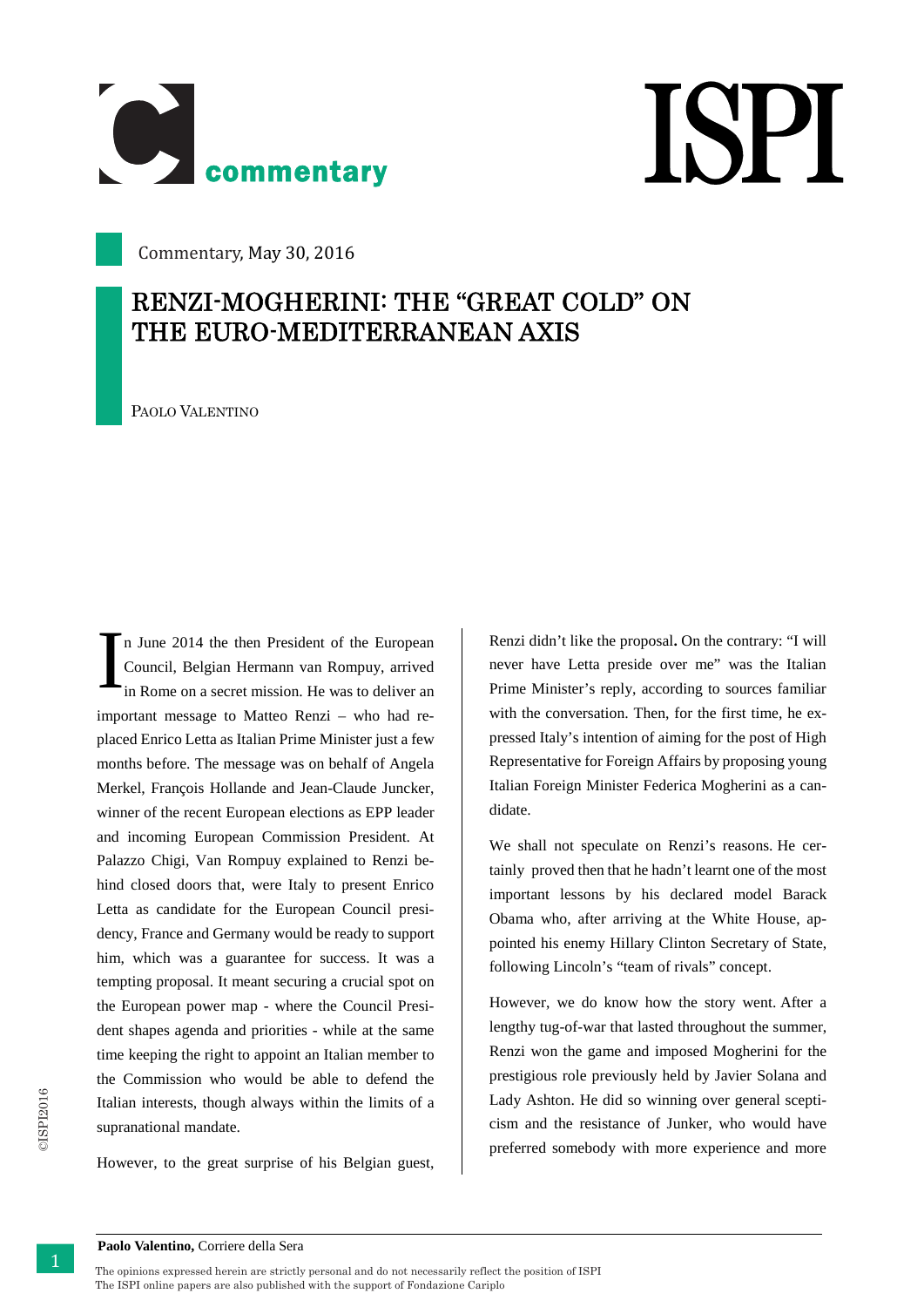weight in this commission. That was when problems and the spectral particles product of the Lakon Treaty, the role of the problems spectral to the commission of this part is proposite to the commission of the problem of t started, owing to a primarily structural reason, linked to the complex job description of this post. A hybrid product of the Lisbon Treaty, the role of High Representative for Foreign Affairs precariously swings between different and often conflicting functions: the Representative is head of European diplomacy, acts as vice-president of the Commission, as well as sole representative of his/her country of origin within the Commission itself. Furthermore, the Representative holds a role of third-party guarantee in chairing the Council of Ministers.

It is not clear whether Renzi fully understood the ambiguity of this post at the time of his fight in favour of Mogherini. But, after the great results achieved in the European elections, he certainly wished to claim an influential position for Italy within European institutions. A powerful representation for Italian's interests was an absolute priority, especially when it came to interests in the Mediterranean.

This was not the case. And it's here we need to look for the origin of Renzi's disappointment with Mogherini, with whom relations have been at the bare institutional minimum for at least a year (someone even says the two are not on speaking terms).

Paradoxically, this misunderstanding is not due to the fact that Federica Mogherini has offered a poor performance as High Representative. On the contrary, she has performed quite well, and has been commended and praised by many, not least by the Americans and the Iranians who unanimously recognized her acting as an honest broker in the historic agreement on Tehran's nuclear programme.

The point is that, in order to be a good head of diplomacy – of any diplomacy – one needs to travel a lot and be often away from Brussels, where crucial

matches for the future of the Union and Italy are played in the meantime. Mogherini could have used a little less of her natural cautiousness, but the fact that cannot change is that the High Representative wears too many hats to be able to act as a sharp-eyed guardian of the interests of his/her country of origin. All the more so because, after getting to Brussels thanks to Renzi's very personalized struggle, Mogherini had to build her own European credibility in order to avoid accusations of being excessively pro-Italian.

Once again, here is one of the oldest Catch-22 features in the Union's institutions: if you are too pro-European, you lose your Country's direct support and you are perceived by others as weak, but if you look after your country's interests too much, and maybe even raise your voice, you are accused of not being impartial and you are left out of the decision-making centres.

Something has changed, however, in Renzi's European strategy in the last few months, after the exaggerated tones of this past "winter of disappointment". Carlo Calenda replaced Stefano Sannino, who is a great expert but considered to be too submissive, as Permanent Representative. Calenda's brief mandate has marked some important novelties, such as the Friday coordination meetings on the European agenda at Palazzo Chigi and a more systemic relation with EMPs and Italian officials in Brussels. His appointment as Minister of the Economic Development - and the parallel return to the Representation of a prestigious diplomat like Maurizio Massari - have coincided with Calenda's intention to be much more present in Brussels, where his predecessor Federica Guidi was very seldom seen.

A certain cold climate with Federica Mogherini still persists. Perhaps it will warm up in time. But, due to